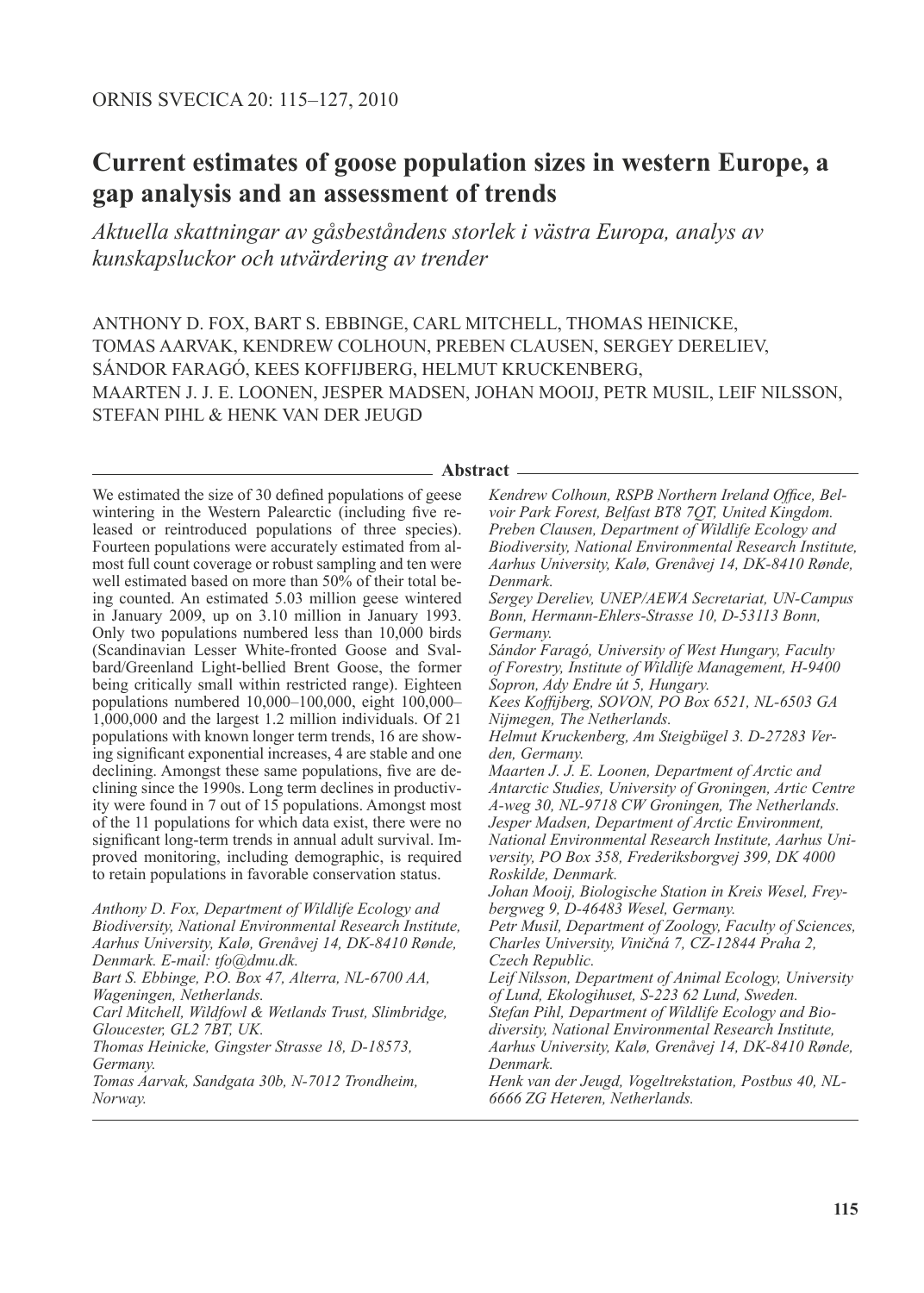# **Introduction**

There are 15 recognised species of geese, ascribed to two genera (*Anser* and *Branta*) in the world, of which 8 are considered to occur naturally in the Western Palearctic region. Amongst these, there are 27 recognised "populations" or "flyways", mostly as defined in Madsen et al. (1999). Knowing about the distribution and abundance of geese is important for a number of reasons. Firstly, international legislation and conventions (such as Ramsar, Bonn and Biodiversity Conventions) require such information as indicators of biodiversity and wetland health, most notably to provide population estimates as a basis to providing "1% criteria", whereby a site regularly supporting 1% or more of a waterbird population qualifies as being of international importance under the Ramsar Convention on Wetlands. Secondly, given many geese are popular quarry species, international legislation (such as the European Union Birds Directive) requires hunting of birds be undertaken in a manner that "does not jeopardize conservation efforts in their distribution area". The African-Eurasian Waterbird Agreement (AEWA) also requires that "Parties shall ensure that any use of migratory waterbirds is based on an assessment of the best available knowledge of their ecology and is sustainable for the species as well as for the ecological systems that support them". Thirdly, many (but by no means all) goose populations have become increasingly reliant on agricultural land upon which to feed, especially during the non-breeding season, when the geese predate monocultures of specially bred high-quality forage grasses, cereals and root crops, bringing conflict with farmers. Geese therefore have long had a particular association with people which means that we have more information relating to their abundance over long time scales than for many other avian species. Here, we exploit this association and knowledge to update our estimates of the population size and trends of Western Palearctic geese from those of Delany & Scott (2006), highlighting the gaps in our current knowledge and areas in need of particular improvement.

## **Methods**

## *Defining populations*

We define goose populations to aid the administration of their effective conservation management rather than in any strict biological sense. For this reason, we use the traditional definitions of bio-geographical populations (after Scott & Rose 1996, Madsen et al. 1999, Delany & Scott 2002) which are units within species that share breeding, staging and wintering areas (summarised in Table 2).

## *Assessing total population size*

The goose populations that nest in the arctic from north-eastern Canada across to northern Siberia and throughout Europe as far south as Turkey all gather to winter in the Western Palearctic region. Because breeding areas are vast and generally inaccessible, summering densities low, and geese are generally more concentrated into smaller areas outside of the breeding season, population assessment surveillance has traditionally taken place outside of the breeding period. Goose numbers are assessed through a variety of methods, which makes the assessment of annual total numbers and changes over time difficult to compile. Generally, counting was originally initiated on a local or national basis, and mechanisms to coordinate these efforts internationally have followed as knowledge about flyway interactions and migration routes have become known, mainly as a result of ringing recoveries and/or resightings of marked individuals. Counts on the ground generally involve observers with considerable experience of counting relatively large numbers of birds, assessing flocks and flock size and assigning mixed groups to species. Counting roosting flocks coming to or from major night time roosts has advantages, because whilst large aggregations make assessment difficult (because of the specialist ability needed to count large groups of moving birds), this technique minimises double counting and missed birds involved with counting similar and often highly mobile numbers scattered over large feeding areas by day. National surveys are now generally coordinated by research institutes, government or non-governmental organisations that are responsible for co-ordination, quality control, collation, analysis and reporting of the data, often to the responsible statutory agencies involved in nature conservation monitoring. However, physically, the counts on the ground are invariably undertaken largely by networks of highly experienced volunteers, supplemented where necessary by relatively few professionals.

Uniquely amongst avian surveillance programmes, a few populations have been surveyed annually since before the 1950s, most notably in north-western Europe, whereas coverage in eastern and south-eastern parts of the range is more recent and less extensive. Nevertheless, to date 60 coun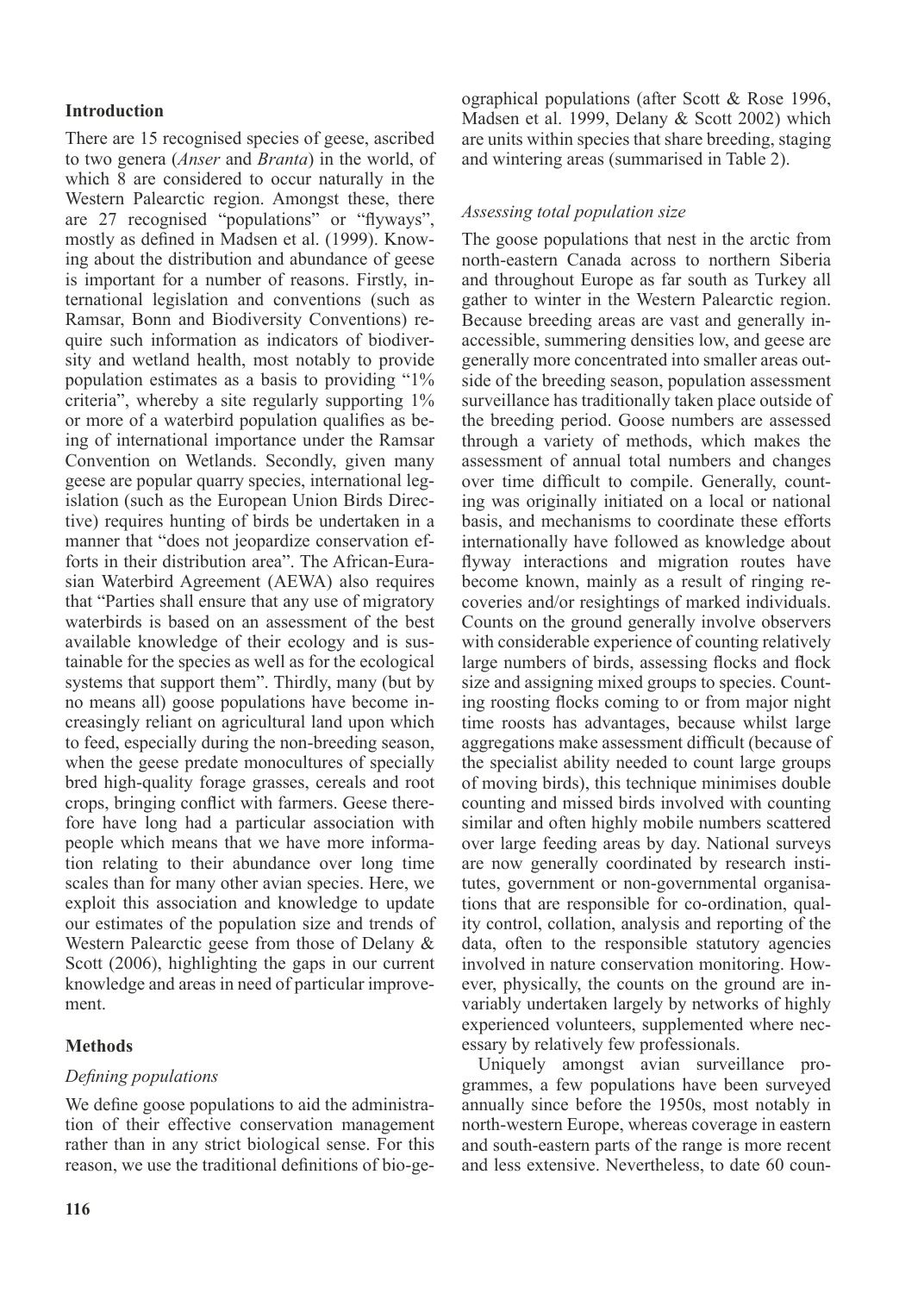tries have contributed mid winter counts of geese via the Wetlands International (WI) International Waterbird Census (IWC) which contains most of the existing available data.

Traditionally, the mid-January IWC were the main source of data on geese, because other waterbirds were counted on their winter quarters at that time, resulting in large numbers of observers motivated to go out and count birds on wetlands at that time. Unless affected by hard-weather movements, turnover of geese between staging sites at this time also ensures fewer duplicated or missed counts. However, for many reasons, this method may not be suitable for all species and where it is considered more accurate assessments of total population size can be achieved during autumn or spring (when geese may be more concentrated into fewer staging areas and therefore easier to count); special coordinated population assessment counts have been undertaken at other times (e.g. Greenland White-fronted Goose *Anser albifrons flavirostris* in late March). Increasingly, climate change is affecting the timing and intensity of migration and this too is beginning to affect decision-making relating to the best time to assess population size on the non-breeding areas (e.g. the Iceland Greylag Goose *Anser anser* traditionally counted in October, but now because of delayed arrival is increasingly assessed in November and December, Mitchell 2009). For some populations, complete annual coverage is too costly so surveys are carried out at longer intervals (e.g. aerial survey is necessary to cover the Greenland Barnacle Goose *Branta leucopsis* population wintering in largely offshore islands in Ireland and Britain and this has been carried out at approximately 3–5 years intervals, Mitchell et al. 2008).

Historically, the Wetlands International/Species Survival Commission Goose Specialist group organised the collation of a database and via a network of national count coordinators and population coordinators produced population overviews in the major review of Madsen et al. (1999). Many of the mechanisms established prior to the review or at that time continue, providing a platform for the compilation of data on specific populations from different countries to provide an annual total. For example, in the case of the United Kingdom, populations such as the Iceland Greylag Goose and the Greenland/Icelandic Pink-footed Goose are reported annually by the Wildfowl & Wetlands Trust (Mitchell 2009) and to service internal goose management issues, the Dutch government has organised the collation of annual population estimates for key species wintering in that country to determine whether the rate of change amongst wintering goose numbers in the Netherlands is tracking those of the flyway population as a whole (Ebbinge 2009).

However, for several populations at the present time, no coordinated coverage is organised or achieved, with the result that our assessment of their population sizes is subject to considerable uncertainty (and the subject of other analyses presented in this volume). For some areas, published data are limited and in some cases, this means that the quality of the estimates presented in this assessment are poor, or at least poorer than for others. We have attempted to provide some guidance as to the relative quality of each of the estimates to guide their reliability and utility (see below), but also as a gap analysis to indicate areas that require attention to improve the quality of the available estimates in the immediate future.

#### *Sources of population estimate data presented*

Wherever possible, the data for a given species are collated by a responsible authority which has coordinated regular counts following common protocols to generate total counts in a reasonably exhaustive and consistent manner. In the UK, the Wildfowl & Wetlands Trust coordinates and compiles counts, and report on annual population estimates for Canadian Light-bellied Brent Geese *Branta bernicla hrota* (Robinson et al. 2004), Greenland Whitefronted Geese, Pink-footed Geese (see Mitchell & Hearn 2004), Greylag Geese (see Hearn & Mitchell 2004) and Greenland and Svalbard breeding Barnacle Geese throughout their winter range and the quality of these estimates is considered high because of the effort put into coordinated coverage of known sites, the systematic and consistent coverage achieved and the accessibility and documentation relating to the compilation of the count data. Similarly Alterra in the Netherlands coordinates the assessment of the Russian Barnacle Geese (assisted by H. van der Jeugd), Greater White-fronted Geese *Anser albifrons albifrons*, Dark-bellied Brent Geese *Branta bernicla bernicla* and with the University of Lund in Sweden contribute to that of Greylag Geese in western Europe. The Danish National Environmental Research Institute at the University of Aarhus coordinates annual reporting of the Pink-footed and Light-bellied Brent Geese that nest in Svalbard. Cross-border coordination of counts of Red-breasted Geese *Branta ruficollis* in the Black Sea minimises double counting in Ro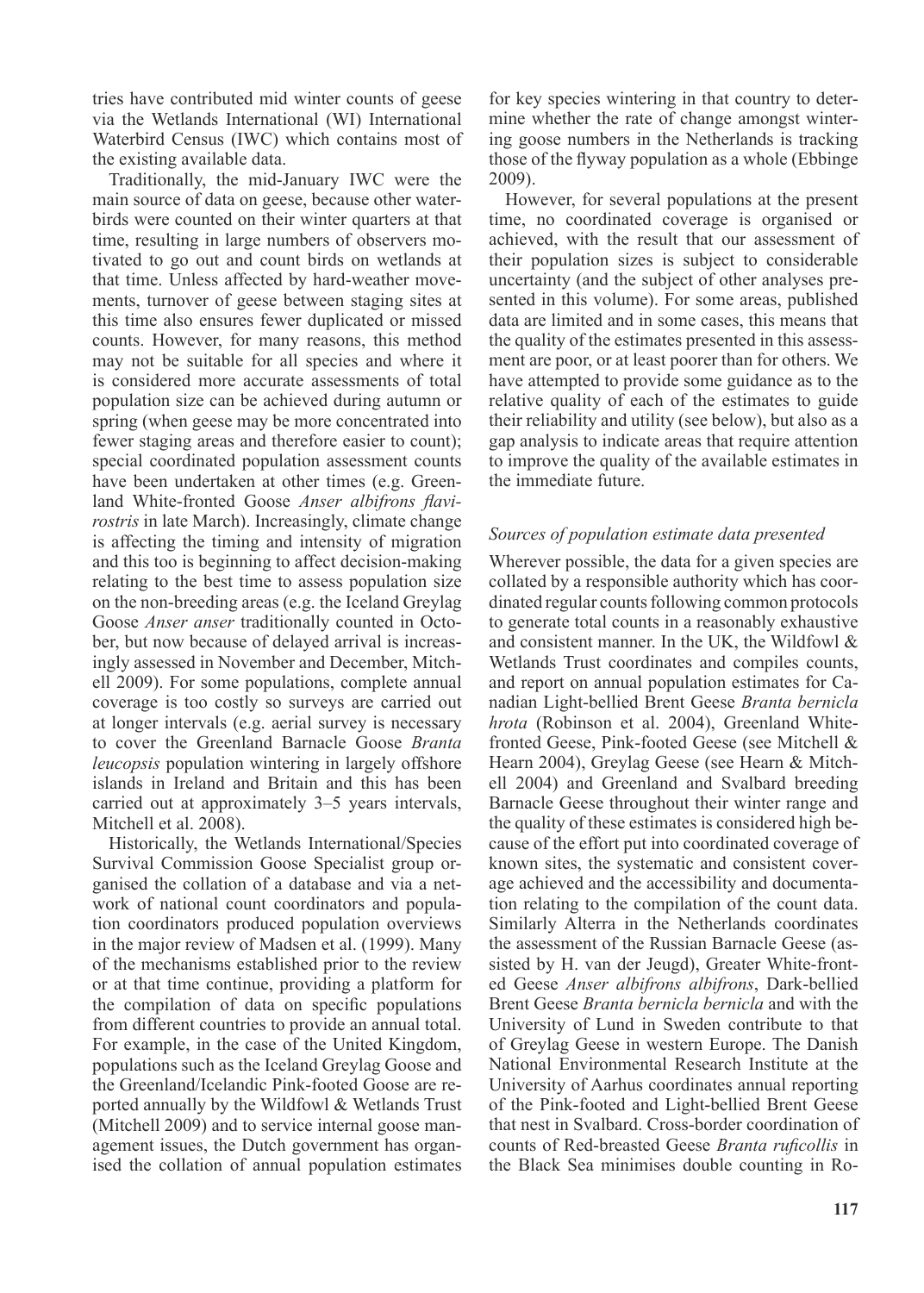Table 1. The six data quality codes used in the presentation of the goose population estimates (modified after Thorup 2006).

|                | Extent of knowledge                                           | Data underlying estimate                                                                       |
|----------------|---------------------------------------------------------------|------------------------------------------------------------------------------------------------|
|                | Kunskapsläge                                                  | Data bakom skattningen                                                                         |
| $\theta$       | Expert guesses                                                | None or very little                                                                            |
|                | Expertgissning                                                | Inga eller mycket litet                                                                        |
| 1              | Poor data quality                                             | Few actual counts, no representative counts and/or counts                                      |
|                | Dålig datakvalitet                                            | covering insignificant sections of the population                                              |
|                |                                                               | Få verkliga räkningar, inga representativa räkningar och/eller                                 |
|                |                                                               | räkningar som täcker en ringa del av beståndet                                                 |
| $\overline{2}$ | Partly based on good survey data                              | Good well described counts and surveys, allowing                                               |
|                | Delvis baserad på goda inventeringar                          | extrapolation with some confidence, at least for a significant                                 |
|                |                                                               | $(c.5\%)$ part of the population                                                               |
|                |                                                               | Goda och väl beskrivna räkningar som tillåter extrapolering                                    |
|                |                                                               | med viss tillförsikt, åtminstone för c. 5% av beståndet                                        |
| 3              | Some regions well covered                                     | Counts cover a significant $(5-50\%)$ proportion of the                                        |
|                | providing more than 50% of the                                | estimated total population                                                                     |
|                | total estimate counted                                        | Räkningarna täcker 5–50% av det totalt skattade beståndet                                      |
|                | Vissa regioner väl täckta för mer                             |                                                                                                |
| $\overline{4}$ | än 50% av den totala skattningen                              |                                                                                                |
|                | Good coverage for more than 50%<br>of total estimate          | At least half of the estimated population counted<br>Minst halva det skattade beståndet räknat |
|                |                                                               |                                                                                                |
|                | God täckning för mer än 50% av                                |                                                                                                |
|                | den totala skattningen                                        |                                                                                                |
| 5              | Full coverage, count likely to be<br>within 10% of true total | Almost all of the estimated population accounted for from                                      |
|                |                                                               | regular coordinated counts                                                                     |
|                | Full täckning, troligen mindre än<br>10% av beståndet oräknat | Nästan alla skattade bestånd täckta med regelbundna                                            |
|                |                                                               | koordinerade räkningar                                                                         |

*De sex koder som används för att ange datakvalitet vid presentationen av skattningarna av gåsbeståndens storlek.*

mania, Ukraine and Bulgaria, but weaker coordination with other wintering resorts for this goose means that some improvement in annual estimation of this population could be achieved. For other populations, there is little or no coordination, with the result that the estimates of population size are informed assessments based on independent assessments of the available data. For some states, this means an average of recent mid-winter counts, whether complete over a series of years since 2000 or not, taking no account of the effects of hard winters or other factors causing movement between states within and between winters. Wherever possible, we rely upon expert assessments amongst the authors and specific recent reviews to provide accurate population estimates and, where possible, trends. Following Thorup (2006) we have felt the need to apply some guidance as to the data quality underlying the population estimates, based both on the quality of available data from each national scheme and the extent to which the estimates are based on real and regular counts undertaken as a surveillance programme, rather than the estimates of experts. For this reason we have adopted a very slightly modified version of Thorup's (2006) 6 point data quality codes (Table 1) which we have applied to the population estimates presented throughout this analysis.

#### *Sources of population trend data*

Where a reasonable time series exists for the populations presented, we assessed the rate of change in numbers by regressing the logarithmically transformed annual population estimate on year to give an annual (percentage) rate of change for the population. Wherever possible to contrast recent trends with longer term ones, we have attempted to fit such models to data (i) over the longest time period possible to the present and (ii) since the mid to late 1980s. Data sources for these population estimates are provided in the tabulation, along with the time series for which the analysis is available. These are mostly provided from populations that have a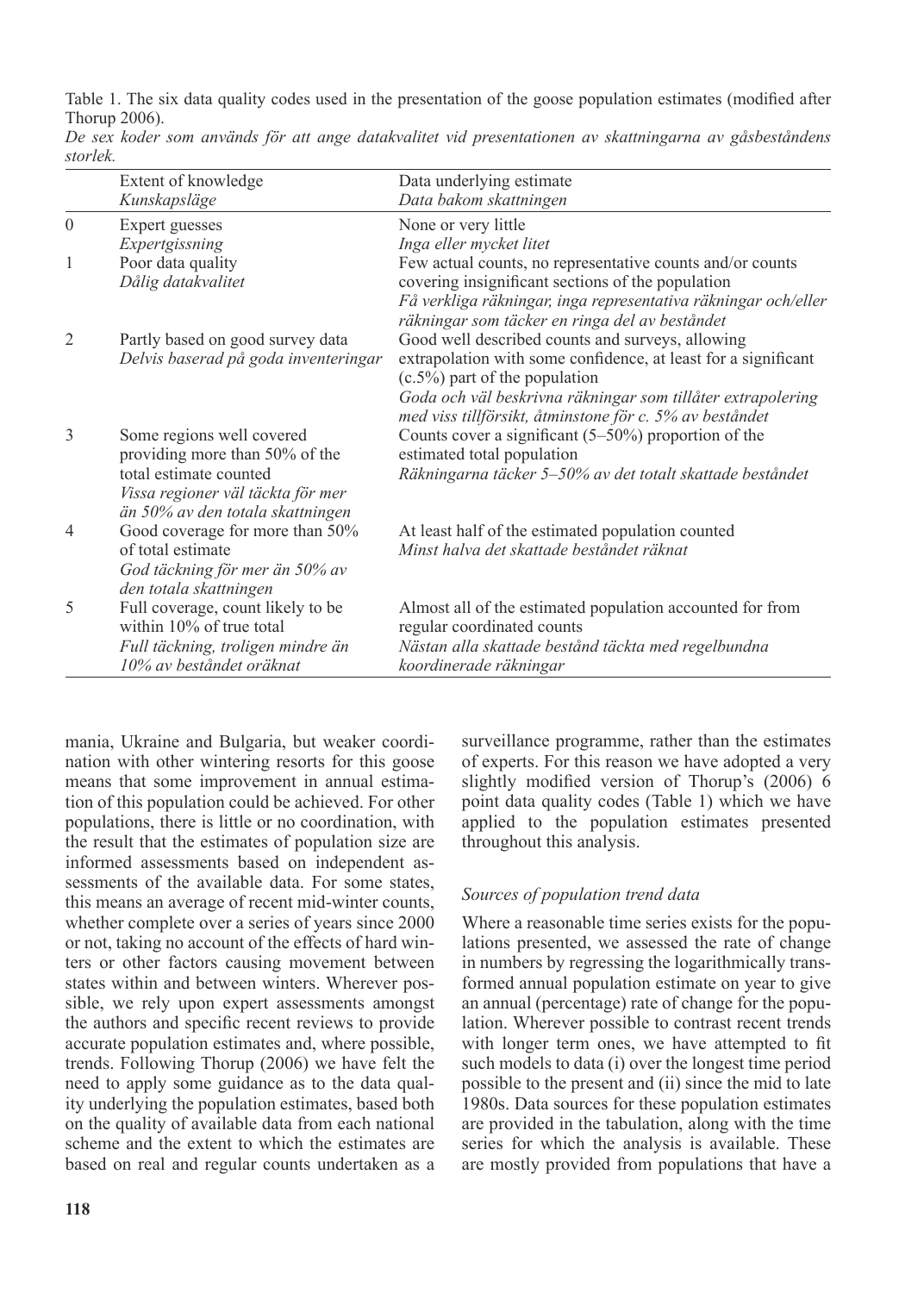population estimate data quality code in excess of 3, given regular census of a more than half of the total population involved in the analysis. We here present the annual rate of change for significant regression models of population size on year, but in summary consider populations increasing by up to 3% per annum "increasing" and those increasing by 3.1%–6% as "rapidly increasing", those by >6.1% as "very rapidly increasing", those with no trend as "stable" and those showing a significant decrease as "decreasing".

## *Sources of annual population productivity and survival*

For several of the species, there exist annual assessments of the percentage of young birds in the winter population. First winter individuals of most species of geese can be separated from older adult birds on the basis of plumage, and these characteristics are widely known and accepted (see Cramp & Simmons 1977). Knowledge of the relative breeding success in the population as a whole is an important demographic parameter (along with annual adult survival) for interpreting population change, so it was felt useful to present long term trends in this measure for those goose populations for which this statistic was available. The sampling of such data is fraught with problems, since family parties frequently assort themselves differently from those of non-breeding groups that typically contain very few young because of the tenacity of family groups that remain separate from large groups, at least during the first winter of life. Family parties tend to dominate optimal feeding opportunities, and are frequently more numerous on the outer edges of goose flocks for instance. Skilled and trained observers therefore try to sample age ratios in goose flocks in a manner that accounts for such potential sources of error and bias, but in presenting the age ratio data here, we take no account of how sampling problems may contribute to bias in these data. Rather we trust that the use of consistent techniques across many years provides an internal comparability within the data, providing trends that are not the result of systematic bias in the gathering of the annual age ratios. Finally, some groups and researchers have began using capture-mark-recapture techniques, generally using conspicuous collars or leg rings which can be re-read in the field without the need for recapture, to generate annual adult survival rates for some populations. Many of these studies have been published and so these are referenced as sources, but as

with the time-series relating to trends in age-ratios, we here present these data on the assumption that the studies have been undertaken in a fashion that does not incorporate serious bias or error (either amongst the capture of individuals and their subsequent re-sighting, recapture or re-encounter) and specifically into the estimation of long term trends in annual adult survival. In presenting trends in reproductive success and annual adult survival rates, we differentiate between no trend (i.e. time does not significantly account for variance in the models), the significant contribution of time to modelling change (i.e. a significant increase or decrease) and a situation where the trend is unknown (time series too short or no significant contribution to the models).

## **Results**

## *Estimated population sizes*

The greatest conservation concern naturally involves the numerically rarest of the goose species in the region. Of these, the population at greatest risk of imminent extinction is the Scandinavian Lesser White-fronted Goose population, the smallest of all stocks in the Western Palearctic poised on the brink of extinction and subject of a major EU Life-Nature project (Tivanen et al. 2009), numbering very many less than 1000 individuals (Table 2). Only one other population, the Svalbard Lightbellied Brent Goose, has an estimated population size of less than 10,000 individuals (Table 2). Two further populations, the Greenland White-fronted and Russian Lesser White-fronted Geese, number fewer than 25,000 individuals in total, after which there follow five more populations with less than 50,000 individuals in all (Table 2). Four (possibly five) populations exceed half a million individuals.

## *Adequacy of count coverage*

Twenty three out of the 29 populations considered here are secured a 4 or 5 estimate precision score, implying that for the vast majority of the population, we have adequate, or in many cases, very good coverage, totals and trends being based upon counts which cover more than half of the total populations in the majority of cases. Such coverage is extremely heartening in supporting effective interpretation of trends over longer time scales. There is a clear regional element to coverage quality, generally the very best coverage has been achieved over the longest time horizons in north and west Europe, whilst coverage is less good and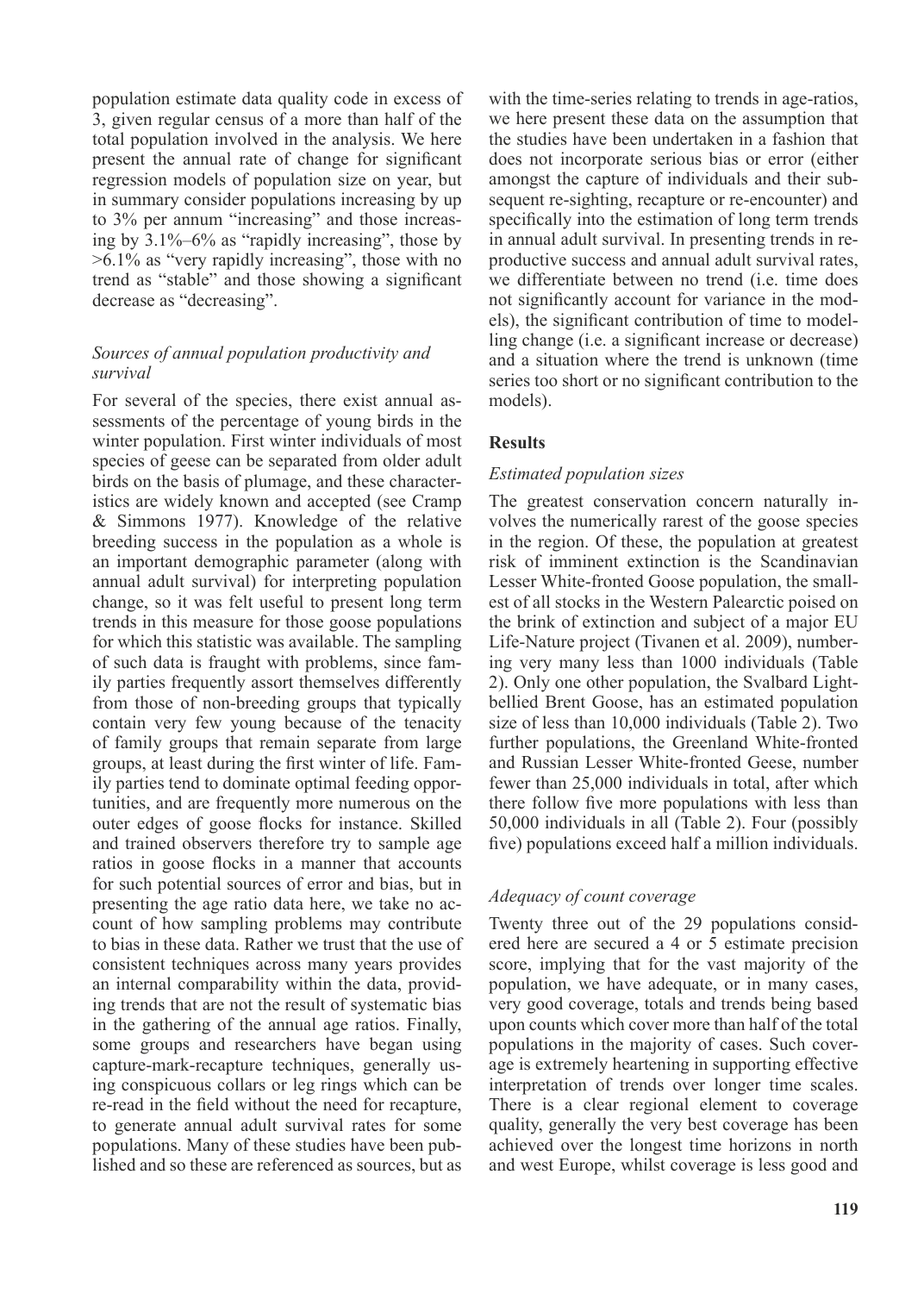Table 2. Status of the goose populations as assessed in 2009. Each population is defined by its breeding and winter range. Population size estimate for the mid-1990s (Madsen et al. 1999) and at the present time (with the time of the last estimate; all years in the 2000s). Q is the data quality code, see Table 1.

*Status för gåsbestånden enligt bedömning 2009. Varje bestånd definieras av sitt häcknings- och vinterområde. Beståndsskattning för 1990-talet (Madsen m.fl. 1999) samt enligt senaste räkningar (med år för denna skattning; alla år på 2000-talet). Q är kvalitetskoden för data, se Tabell 1.*

| Population and                        | <b>Breeding</b>                    | Winter                                   | Estimate                           | Most recent            | Q              |
|---------------------------------------|------------------------------------|------------------------------------------|------------------------------------|------------------------|----------------|
| count month                           | range                              | range                                    | 1990s                              | estimate               |                |
| Bestånd och                           | Häcknings-                         | Vinter-                                  | Skattning                          | Senaste                |                |
| räkningsmånad                         | område                             | område                                   | 1990-talet                         | skattning              |                |
| <b>Bean Goose</b>                     |                                    |                                          |                                    |                        |                |
| Taiga $(1)$                           | Scandinavia/Russia Baltic/Scotland |                                          | 100,000                            | 63,000(8/9)            | 4              |
| Tundra I $(1)$                        | Scandinavia/Russia Baltic/N. Sea   |                                          | 600,000                            | 522,000 (7/8)          | 4 <sup>1</sup> |
| Tundra II $(1)$                       | Russia                             | C. Europe                                | $n/a$ (part of above) 28,500 (7/8) |                        | $\overline{4}$ |
| <b>Pink-footed Goose</b>              |                                    |                                          |                                    |                        |                |
| Iceland $(10/11)$                     | Iceland/Greenland                  | UK                                       | 250,000                            | 350,000(8/9)           | 5              |
| Svalbard (11/1)                       | Svalbard                           | NW Europe                                | 37,000                             | 63,000(8/9)            | 5              |
| <b>White-fronted Goose</b>            |                                    |                                          |                                    |                        |                |
| "Baltic-North Sea" (1)                | Russia                             | NW Europe                                | 600,000                            | 1,200,000(7/8)         | 4 <sup>2</sup> |
| "Pannonic" $(1)$                      | Russia                             | Central Europe                           | 10,000-40,000                      | 110,000(7/8)           | 4              |
| "Pontic/Anatolian" (1)                | Russia                             | Greece/Turkey/ Black Sea 350,000-700,000 |                                    | 200,000                | $\mathbf{1}$   |
| "Caspian" (1)                         | Russia                             | Caspian                                  | n/a                                | n/a                    | $\mathbf{0}$   |
| Greenland (3/4)                       | Greenland                          | Ireland/UK                               | 33,000                             | 23,200 (8/9)           | 5              |
| <b>Lesser White-fronted Goose</b>     |                                    |                                          |                                    |                        |                |
| Reintroduced                          | Sweden                             | Netherlands                              | n/a                                | 120                    | $\overline{4}$ |
| Fennoscandia (3/5/10/11) Fennoscandia |                                    | S/SE Europe                              | 100-150                            | $60-80(8/9)$           | 5              |
| Russia (10/11)                        | Russia                             | Black/Caspian Sea                        | 15,000                             | $10,000 - 21,000(8/9)$ | $\overline{4}$ |
| <b>Greylag Goose</b>                  |                                    |                                          |                                    |                        |                |
| Iceland $(11/12)$                     | Iceland/Greenland                  | Scotland                                 | 80,000                             | 98,000 (8/9)           | 5              |
| Scotland $(8/2)$                      | Scotland                           | Scotland                                 | 9,000                              | 35,000 (8/9)           | 5              |
| UK Feral $(9)$                        | UK                                 | UK                                       | 22,000                             | 50,000(8/9)            | 5 <sup>3</sup> |
| NW Europe $(9/1)$                     | NW Europe                          | NW/SW Europe                             | 200,000                            | 610,000(7/8)           | $\overline{4}$ |
| $C$ Europe $(1)$                      | C Europe                           | N Africa                                 | 25,000                             | 56,000(6/7)            | 3              |
| Black Sea                             | <b>Black Sea</b>                   | <b>Black Sea</b>                         | 85,000                             | 85,000                 | $\mathbf{1}$   |
| SW Asia                               |                                    | W Siberia/Caspian Caspian, Iran & Iraq   | $100,000+$                         | $100,000+$             | $\theta$       |
| <b>Canada Goose</b>                   |                                    |                                          |                                    |                        |                |
| UK(1)                                 | UK                                 | UK                                       | 64,000                             | 89,000 (2000)          | 5 <sup>3</sup> |
| Scandinavia (1)                       | Scandinavia                        | NW Europe                                | 60,000                             | 90,000(8/9)            | 4              |
| France/NL/Belgium,                    |                                    |                                          |                                    |                        |                |
| Germany (1)                           |                                    | France, Belgium, NL France, Belgium, NL  | n/a                                | 41,000(8/9)            | $\overline{4}$ |
| <b>Barnacle Goose</b>                 |                                    |                                          |                                    |                        |                |
| Greenland (3)                         | E Greenland                        | Ireland/UK                               | 40,000                             | 70,500 (7/8)           | 5              |
| Svalbard (11)                         | Svalbard                           | Scotland                                 | 23,000                             | 30,000(8/9)            | 5              |
| Russia/Baltic,                        |                                    |                                          |                                    |                        |                |
| North Sea (1/3)                       | Russia/Baltic                      | NW Europe                                | 267,000                            | 770,000 (7/8)          | 5              |
| <b>Brent Goose</b>                    |                                    |                                          |                                    |                        |                |
| Russia (DB) $(1/5)$                   | Russia                             | W Europe                                 | 300,000                            | 245,900 (6/7)          | $\mathfrak s$  |
| NE Canada (LB) (10)                   | NE Canada                          | Ireland                                  | 20,000                             | 40,000(8/9)            | $\mathfrak s$  |
| Svalbard $(LB)$ $(11/1/5)$            | Svalbard/Greenland NW Europe       |                                          | 5,000                              | 7,600(8/9)             | 5              |
| <b>Red-breasted Goose</b>             |                                    |                                          |                                    |                        |                |
| Russian (1)                           | Russia                             | <b>Black Sea</b>                         | 70,000                             | 44,000 (8/9)           | $3/4^2$        |

<sup>1</sup> Germany, Netherlands 5

2 Improving *Under förbättring*

3 Annual index *Årligt index*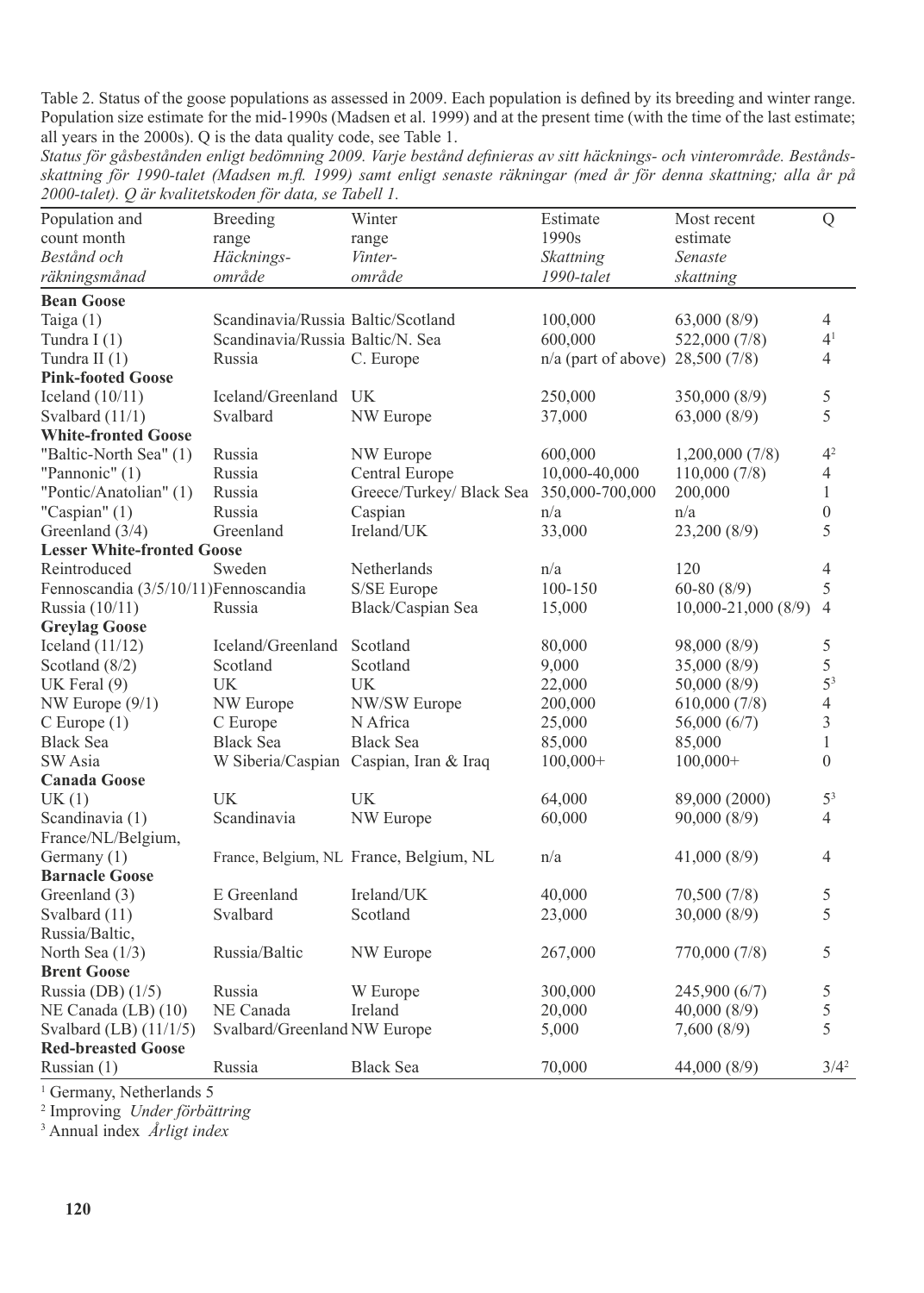therefore interpretation of trends less easy based on the data to hand, in the eastern part of Europe and the eastern Mediterranean and Black Sea Regions, where count coverage could be considerably improved. This may not be especially a problem for the estimates presented here. For instance, for the Pannonic White-fronted Goose and Central European Tundra Goose, the count data are probably adequate to generate estimates of population size from those states providing good counts. Although data may be missing from some other states, these are known to be unlikely to constitute more than a few thousand birds, although this does not lessen the need to strength count networks and cross-border collaboration. The situation is not so good for the Central Greylag Goose population, where the cumulative sum of average counts from Czechia, Slovakia, Austria, Hungary, Italy, Croatia, Serbia, Tunisia and Algeria have been taken to provide an estimate of numbers present. However, Greylag Geese are now wintering regularly in Poland and ringing recoveries show that this species in some parts of Eastern Germany and Bavaria partly also belong to this population rather than the northwest European population. It is important that more concerted efforts assess the definitions of these flyways (using ringing and other techniques) and to design and coordinate count networks in a way that most effectively monitors their development in the future.

## *Short- and long-term trends in abundance*

Most populations (16 out of 21 for which there are good data) show positive long-term trends, four were stable and the Scandinavian Lesser Whitefronted Goose has shown significant long-term decline (see Table 3 for a complete breakdown of these data). The situation is similar in the shorter term (18 populations showing increases since the early 1990s), but two other populations (Greenland White-fronted and Dark-bellied Brent Goose) show significant declines, both since the mid 1990s. In the short term, increases have been less rapid than in the longer term, suggesting some slowing of the rate of expansion in several populations in very recent years. Nevertheless, with the notable exceptions of the Lesser White-fronted Goose and Svalbard Light-bellied Brent Goose populations, it is apparent that most goose populations are sufficiently numerous (>10,000 individuals), widespread and of favourable conservation status in the Western Palearctic at the present time. Amongst the most numerous and still increasing stocks, the Baltic/North Sea White-fronted Goose (1.2 million) is perhaps most evident in the NW European Greylag and Russian Barnacle Goose populations, both numbering well in excess of 500,000 individuals and increasing by at least 8% per annum (Table 3).

#### *Trends in reproductive success and annual adult survival rate*

Fifteen Western Palearctic goose populations are sampled annually for the proportions of young in their number, and for most of these, data are available from more than 25 years (several much longer, Table 4) With the notable exceptions of the Svalbard Pink-footed Goose (14.4% young, 1980–2008) and Greenland White-fronted Goose (13% young, 1982–2008), most *Anser* genus goose populations show a long term mean annual proportion of young above 20% and an overall long term decline in this statistic over time (Table 4). Although the *Branta* geese typically exhibit a lower proportion of young in their population in autumn (generally less than 18%), most of these populations show declines or stable trends in reproductive output (Table 4).

At least 18 Western Palearctic goose populations have an associated banding scheme of some kind that provides marked individuals to support a capture-mark-recapture estimation of annual adult survival (Table 4). Data from the *Anser* species show annual survival to be generally lower (75–86%) than amongst *Branta* species (84–95%), a factor partly reflecting their relative exposure to hunting in recent decades, but also compensated for in terms of differential long term productivity.

## **Discussion**

#### *Monitoring coverage*

We are fortunate indeed to be able to benefit from the tremendous legacy left by the pioneers who started to establish mechanisms to monitor waterbird populations following the Second World War in Europe in response to the concern about the viability of stocks of migratory waterbirds, including geese, at that time. These foundations have provided us with contemporary data series relating to goose abundance which now stretch back over more than 50 years. Such time series relating to wild populations remain rare in biology and therefore of increasing value as the series accumulate. Because geese are long-lived, these long and reliable time series give a unique insight into the development of populations on a large geographical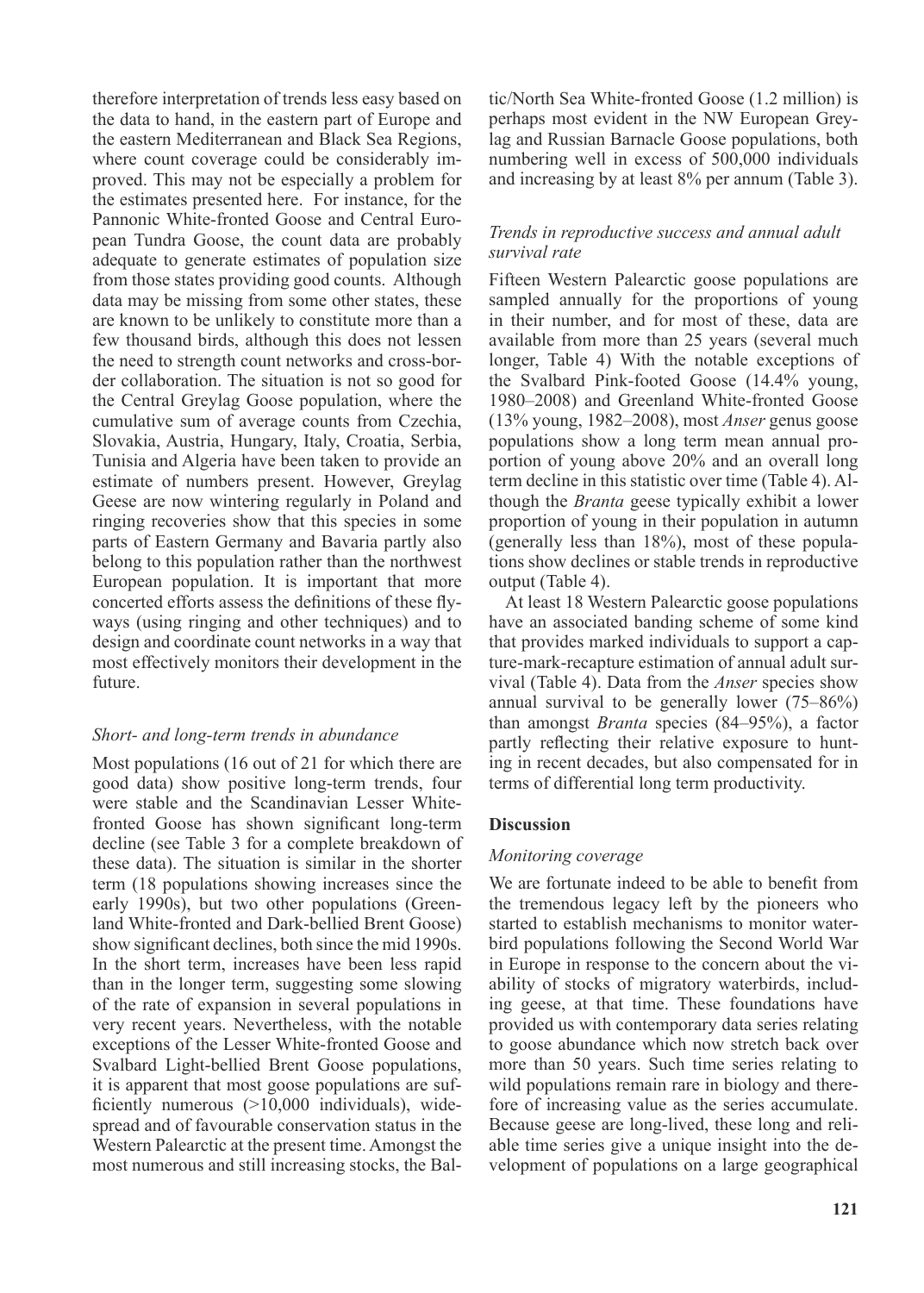Table 3. Trends in the size of the goose populations as assessed in 2009, given in the short and longer term (different lengths of time series available limits inter-population comparisons). Rate of change is the slope of the logarithmically transformed annual total population estimates against time.

*Populationstrender bedömda 2009. Förändringens hastighet är lutningen för de logaritmerade årliga värdena för beståndsstorleken mot tiden.*

| Population                        | Long term trend      | Short term trend     | Source <sup>1</sup> |
|-----------------------------------|----------------------|----------------------|---------------------|
|                                   | Långtidstrend        | Korttidstrend        | Källa               |
| <b>Bean Goose</b>                 |                      |                      |                     |
| Taiga $(1)$                       | ?stable              | decline since 1999   | 1                   |
| Tundra I $(1)$                    | ?increasing          | +4.4% since 1989     | $\mathbf{1}$        |
| Tundra II $(1)$                   | ?decreasing          | decline since 1989   | 1                   |
| <b>Pink-footed Goose</b>          |                      |                      |                     |
| Iceland $(10/11)$                 | $+3.9\%$ since 1950  | $+2.8\%$ since 1995  | $\sqrt{2}$          |
| Svalbard $(11/1)$                 | $+3.3\%$ since 1965  | $+4.4\%$ since 1995  | 3                   |
| <b>White-fronted Goose</b>        |                      |                      |                     |
| "Baltic-North Sea" (1)            | $+7.7\%$ since 1958  | $+2.9\%$ since 1995  | $\overline{4}$      |
| "Pannonic" (1)                    | not available        | not available        | WI                  |
| "Pontic/Anatolian" (1)            | not available        | not available        | WI                  |
| "Caspian" $(1)$                   | not available        | not available        | WI                  |
| Greenland $(3/4)$                 | $+1.1\%$ since 1983  | $-3.0\%$ since 1999  | 5                   |
| <b>Lesser White-fronted Goose</b> |                      |                      |                     |
| Scandinavia $(3/5/10/11)$         | $-4.6\%$ since 1993  | $-5.0\%$ since 2000  | 6                   |
| Russia (10/11)                    | ?stable              | ?stable              | 6                   |
| <b>Greylag Goose</b>              |                      |                      |                     |
| Iceland $(11/12)$                 | $+2.6\%$ since 1960  | $+1.0\%$ since 1995  | $\overline{2}$      |
| Scotland $(8/2)$                  | not available        | $+10.8\%$ since 1997 | $\boldsymbol{7}$    |
| UK Feral $(9)$                    | $+8.6\%$ 1976-1991   | $+9.4\%$ since 1988  | 7,8                 |
| NW Europe $(9/1)$                 | $+8.5\%$ since 1980  | $+9.1\%$ since 1995  | 4,9                 |
| $C$ Europe $(1)$                  | not available        | +6.8% since 1995     | WI                  |
| <b>Black Sea</b>                  | not available        | not available        | WI                  |
| SW Asia                           | not available        | not available        | WI                  |
| <b>Canada Goose</b>               |                      |                      |                     |
| UK(1)                             | $+9.3\%$ since 1988  | $+9.3\%$ since 1988  | 8                   |
| Scandinavia (1)                   | $+10.8\%$ since 1977 | $+10.3\%$ since 1998 | 10                  |
| France/NL/Belgium/Germany (1)     | not available        | $+14.0\%$ since 1999 | 15                  |
| <b>Barnacle Goose</b>             |                      |                      |                     |
| Greenland                         | $+3.5\%$ since 1956  | $+3.7\%$ since 1987  | 7                   |
| Svalbard                          | $+6.6\%$ since 1956  | $+2.3\%$ since 1987  | $\overline{7}$      |
| Russia/Baltic/NorthSea            | $+7.8\%$ since 1960  | $+7.8\%$ since 1995  | 4,11                |
| <b>Brent Goose</b>                |                      |                      |                     |
| Russia (DB)                       | $+6.1\%$ since 1956  | $-1.4\%$ since 1991  | $\overline{4}$      |
| NE Canada (LB)                    | $+2.2\%$ since 1960  | $+8.3\%$ since 1995  | 12                  |
| Svalbard (LB)                     | $+3.5\%$ since 1965  | $+2.8\%$ since 1995  | 13                  |
| <b>Red-breasted Goose</b>         |                      |                      |                     |
| Russia                            | $+4.2\%$ since 1954  | $-4.6\%$ since 1995  | 14                  |

<sup>1</sup> Sources: 1. Heinicke, T. (unpubl.); 2. Mitchell (2009); 3. Madsen, J. (unpubl.); 4. Ebbinge (2009); 5. Fox et al. (2009a); 6. Aarvak, T. (unpubl.); 7. WWT/Mitchell, C.; 8. Rehfisch et al. (2002); 9. Nilsson, L. (unpubl.); 10. Based on November counts in Sweden and Germany, Nilsson, L. and Heinicke, T (unpubl.) - totals do not include NL and B; 11. Henk van der Jeugd (unpubl.);12. WWT/Kendrew Colhoun (unpubl.); 13. Preben Clausen (unpubl.); 14. Red-breasted Goose International Working Group/Sergey Dereliev (unpubl.); 15 Hustings et al. (2009), Voslamber et al. (2010), Anselin & Devos (2005), Fouque & Schricke (2010); WI indicates data interpolated from Wetlands International International Waterbird Count database.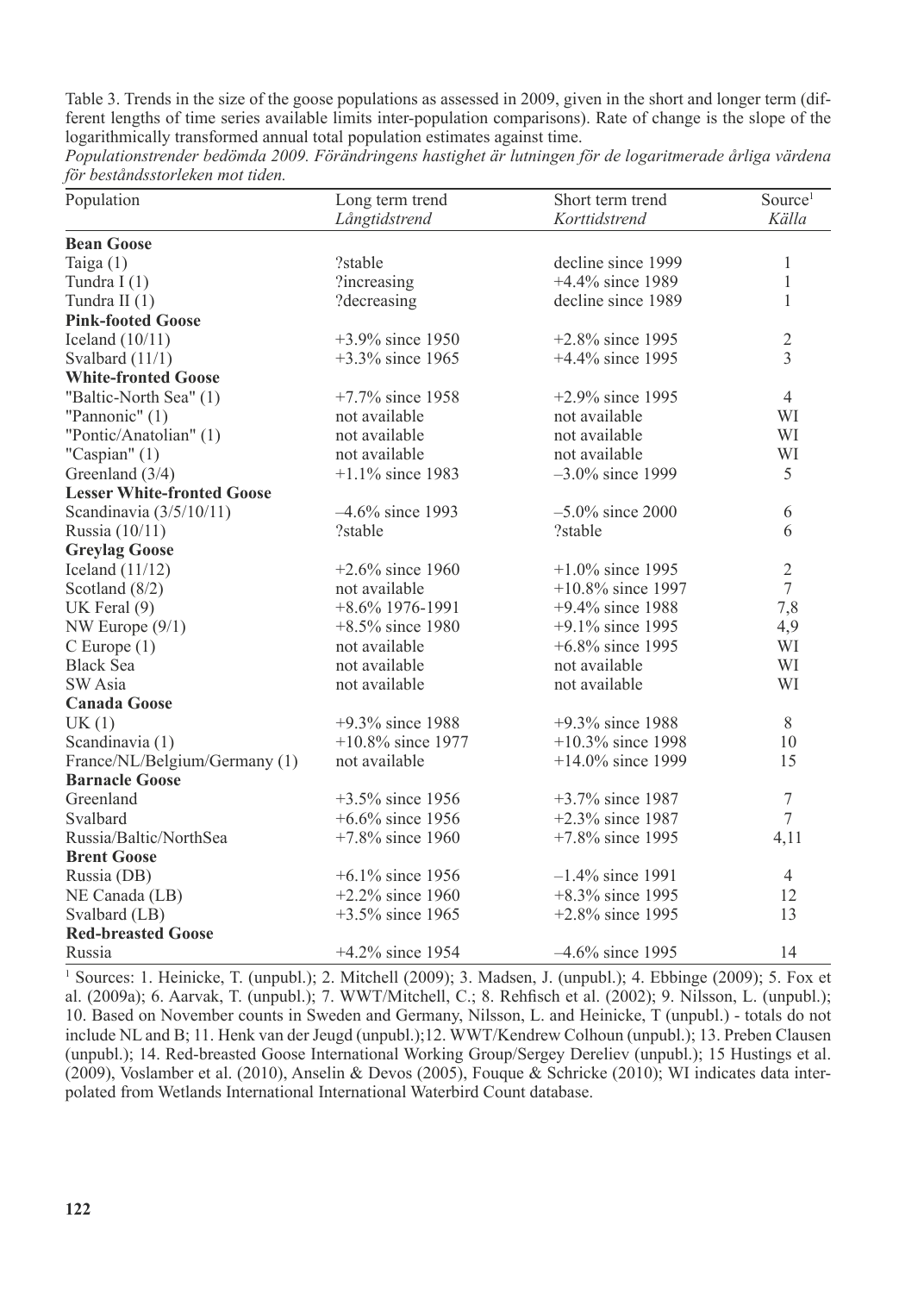| ach. Irchael na anges som minsianae (- ), onanae (- ) cuer ef signifikant (0).<br>Population | Mean % young<br>(range available)<br>Medel % ungar | TP                       | Banding<br>started<br>Märkning | Survival %<br>(range available)<br>Överlevnad % | <b>TS</b>                | Ref <sup>2</sup> |
|----------------------------------------------------------------------------------------------|----------------------------------------------------|--------------------------|--------------------------------|-------------------------------------------------|--------------------------|------------------|
|                                                                                              | (mätperiod)                                        |                          | började                        | (mätperiod)                                     |                          |                  |
| <b>Bean Goose</b>                                                                            |                                                    |                          |                                |                                                 |                          |                  |
| Taiga                                                                                        | $\gamma$                                           | $\overline{?}$           | (1970s)                        | not analysed                                    | $\overline{?}$           | a                |
| Tundra I                                                                                     | 19.8 (1981-2008)                                   | $\overline{a}$           | (1970s)                        | not analysed                                    | $\gamma$                 | $\mathbf b$      |
| Tundra II                                                                                    |                                                    |                          |                                |                                                 |                          |                  |
| <b>Pink-footed Goose</b>                                                                     |                                                    |                          |                                |                                                 |                          |                  |
| Iceland                                                                                      | 20.3 (1950-2008)                                   | $\overline{\phantom{0}}$ | (1980s)                        | 81 (1987-2001)                                  | $\boldsymbol{0}$         | $\mathbf{1}$     |
| Svalbard                                                                                     | 14.4 (1980-2008)                                   | $\overline{\phantom{0}}$ | (1980s)                        | 86 (1989-2002)                                  | $\theta$                 | $\overline{2}$   |
| <b>White-fronted Goose</b>                                                                   |                                                    |                          |                                |                                                 |                          |                  |
| "Baltic-North Sea"                                                                           | 27.5 (1957-2007)                                   | $\overline{\phantom{0}}$ | (1990s)                        | 75 (1958-1969)                                  | $\! + \!\!\!\!$          | $\mathfrak{Z}$   |
| "Pannonic"                                                                                   |                                                    |                          |                                |                                                 |                          |                  |
| "Pontic/Anatolian"                                                                           |                                                    |                          |                                |                                                 |                          |                  |
| "Caspian"                                                                                    |                                                    |                          |                                |                                                 |                          |                  |
| Greenland                                                                                    | 13 (1982-2007)                                     | $\overline{\phantom{0}}$ | (1970s)                        | 82 (1982-2007)                                  | $^{+}$                   | 4                |
| <b>Lesser White-fronted Goose</b>                                                            |                                                    |                          |                                |                                                 |                          |                  |
| Fennoscandia <sup>1</sup>                                                                    | $51.1(1981 - 2008)$                                | $\overline{\phantom{0}}$ | (1995)                         | Yes, unpublished                                | $\overline{?}$           | 5                |
| Russia                                                                                       | $\gamma$                                           | $\gamma$                 | (2000s)                        | N <sub>0</sub>                                  | $\gamma$                 |                  |
| <b>Greylag Goose</b>                                                                         |                                                    |                          |                                |                                                 |                          |                  |
| Iceland                                                                                      | 20.7 (1960-2008)                                   | $\theta$                 | (1990s)                        | 72 (1992-2001)                                  | $\mathbf{0}$             | 1                |
| Scotland                                                                                     | 29 (1998-2006)                                     | $\boldsymbol{0}$         | (1980s)                        | 74 (1998-2006)                                  | $\overline{0}$           | 6                |
| UK Feral                                                                                     | not available                                      | $\overline{\phantom{a}}$ | (local)                        | not analysed                                    | $\gamma$                 |                  |
| NW Europe                                                                                    | not available                                      | $\overline{\mathcal{L}}$ | (1970s)                        | 75-85 (1984-2004)                               | $\overline{\phantom{a}}$ | $\tau$           |
| C Europe                                                                                     | not available                                      | $\gamma$                 | (1970s)                        | $\gamma$                                        | $\gamma$                 |                  |
| <b>Black Sea</b>                                                                             |                                                    |                          |                                |                                                 |                          |                  |
| SW Asia                                                                                      |                                                    |                          |                                |                                                 |                          |                  |
| <b>Canada Goose</b>                                                                          |                                                    |                          |                                |                                                 |                          |                  |
| UK                                                                                           | not available                                      | $\overline{\mathcal{L}}$ | (1980s)                        | not analysed                                    | $\overline{?}$           |                  |
| Scandinavia                                                                                  | 9                                                  | $\gamma$                 | (1980s)                        | ?                                               | $\gamma$                 |                  |
| France/NL/Belgium/Germany                                                                    |                                                    |                          |                                |                                                 |                          |                  |
| <b>Barnacle Goose</b>                                                                        |                                                    |                          |                                |                                                 |                          |                  |
| Greenland                                                                                    | 11.6 (1959-2007)                                   | $\qquad \qquad -$        | (1960s)                        | not analysed                                    | $\overline{?}$           | 8                |
| Svalbard                                                                                     | 15.7 (1958-2006)                                   | $\overline{a}$           | (1970s)                        | 90 (1975-1993)                                  | $\overline{0}$           | 9                |
| Russia/Baltic/NorthSea                                                                       | 15.8 (1974-2008)                                   | $\theta$                 | (1970s)                        | 95 (1984-1996)                                  | $\overline{0}$           | 10               |
| <b>Brent Goose</b>                                                                           |                                                    |                          |                                |                                                 |                          |                  |
| Russia (DB)                                                                                  | 17.7 (1956-2006)                                   | $0(-)$                   | (1970s)                        | 84 (1973-1990)                                  | $\overline{\phantom{a}}$ | 11               |
| NE Canada (LB)                                                                               | 14.7 (1960-2008)                                   | $0(-)$                   | (1980s)                        | not analysed                                    | $\overline{?}$           | 12               |
| Svalbard (LB)                                                                                | 12.9 (1980-2008)                                   | $0(-)$                   | (1980s)                        | 87 (1991-1999)                                  | $\theta$                 | 13               |
| <b>Red-breasted Goose</b>                                                                    |                                                    |                          |                                |                                                 |                          |                  |
| Russia                                                                                       | 25.5 (5yrs 1996–2005) ?                            |                          | $(not since 1990s)$ ?          |                                                 | $\overline{?}$           | 14               |

Table 4. Trends in productivity and survival amongst the goose populations. Key: TP=Trend in productivity, TS=Trend in survival. The trends are given as declining (–), increasing (+) or not significant (0). *Ungproduktion och överlevnad för gåspopulationerna. TP=trend för ungproduktionen, TS=trend för överlevnaden. Trenderna anges som minskande (–), ökande (+) eller ej signifikant (0).*

<sup>1</sup> the Valdak population

<sup>2</sup> References: a. SOVON: supplied by Leo van den Bergh and others, some question over correct determination of race; b. SOVON: supplied by Leo van den Bergh and others, considered reliable; 1. Frederiksen et al. (2004); 2. Kery et al. (2006); 3. Ebbinge (1991); 4. GWGS unpublished data; 5. Tivanen et al. (2009); 6. Trinder et al.(2009); 7. Pistirius et al (2007), Nilsson & Persson (1993), Voslamber et al. (2007); 8. WWT/Carl Mitchell; 9. WWT and Black et al. (2007); 10. Larsson et al. (1998); 11. Ebbinge (1992); 12. WWT; 13. Clausen et al. (2001); 14. Red-breasted Goose International Working Group/Sergey Dereliev (unpubl.)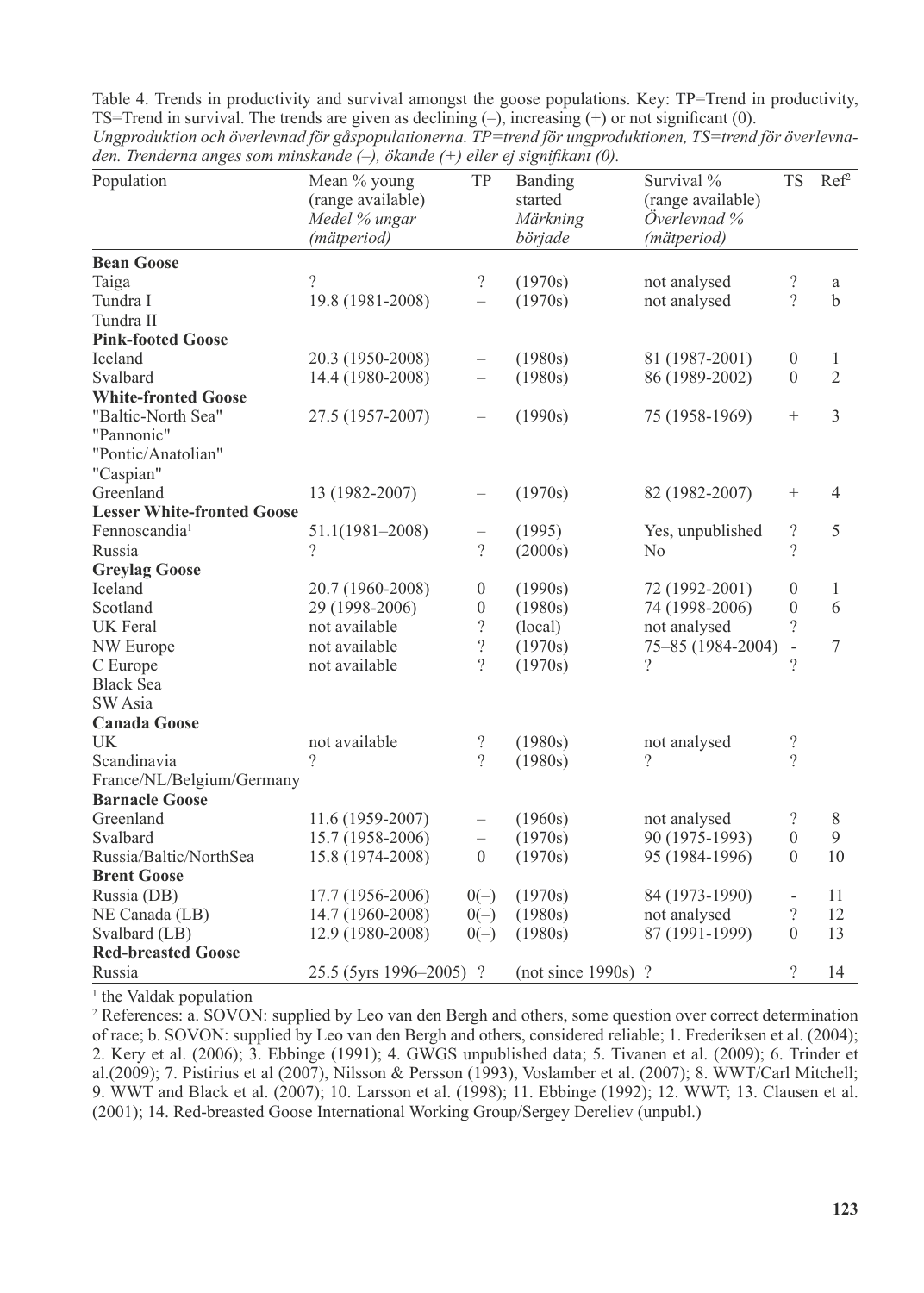scale, especially as the extent of good and reliable coverage increases.

It is clear that the geographical coverage achieved is best in the north and west of Europe, with the UK, North Sea and Baltic regions being especially highly organised in achieving extensive coverage of all the populations occurring there. After the excellent coverage achieved in the prelude to the publication of the major review of Madsen et al. (1999), coverage in central and eastern Europe has not been maintained at the same level as in earlier years, with the result that although the national schemes of nations such as Czech Republic, Austria and Hungary continue to deliver very high quality nationally coordinated goose surveillance schemes, gaps are beginning to appear in coverage in other states, making confident compilation of population totals difficult in recent years, with the result that we cannot be confident about determining the size of the "Pannonic" White-fronted Goose and Central European Greylag Goose populations. The situation is no better in the eastern Mediterranean and the Black Sea, where coverage is probably extremely good, but coordination and reporting to any centralised database facility in recent years has fallen into disrepair.

As a result of this unfortunate situation, we lack good robust population estimates and trends over recent decades for 5 populations, namely the Pontic/Anatolian and Caspian White-fronted Goose populations and the Central European, Black Sea and SW Asia flyway populations of the Greylag Goose. Our woefully inadequate knowledge of their distribution and abundance necessitates urgent action. In addition, we could improve the count data quality which underpins the Red-breasted Goose monitoring programme, not least because of the apparent declines in their number since the late 1990s. Finally, the network could further benefit with improvements in planning, coordination and collaboration of counting protocols to improve our knowledge of all populations of Bean Geese, the Baltic/North Sea White-fronted Goose, Russian Lesser White-fronted Goose and all continental Greylag Goose populations.

It was very evident from the results of this exercise to collate the count data that there is a very urgent need to re-establish the close working relationship that existed in the 1990s between the Goose Specialist Group, the IWC database, the population experts involved in collating goose population monitoring data and the IWC and GSG national coordinators that former coordinated the counting and reporting of the goose surveillance systems.

## *Timing of monitoring*

Traditionally, much of the goose monitoring has been focussed upon the mid-January counts which are the focus of the IWC. However, it is very clear that more accurate population size assessments are achieved by counting at other times, especially in spring or autumn when geese may be more concentrated, or for some other reason are easier to count. As is evident from Table 2, 17 of the 29 populations considered here are now monitored at times other than mid-January. It is important in considering future monitoring programmes for those populations for which we currently have poor, inadequate or no coverage should be designed with a view to selecting the best possible period for monitoring a given population.

## *Overall status and trends*

Our assessment suggests that there are now 4.77 million geese wintering in the Western Palearctic (excluding the introduced, feral, escaped and reintroduced populations of the region), in excess of 5.04 million geese in all, up substantially on 3.1 million estimated in January 1993 (Madsen et al. 1996) and 3.3 million at the time of the Madsen et al. (1999) review. We are more confident that whilst some of the increases can be accounted for by improvements in coverage, the vast majority of this increase is the result of increases in the numbers of most populations. Those making a particular numerical contribution to overall increases since Madsen et al. (1999) are an extra 700,000 Baltic/North Sea White-fronted Geese, 433,000 extra Russia/Baltic/NorthSea Barnacle Geese, 410,000 more NW European Greylag Geese and another 100,000 Iceland Pink-footed Geese (Table 2). Sixteen out of 21 populations for which we have good data show significant increases both since the 1950s and 1960s, but also in the shorter term since the early 1990s (Table 3). Only the Scandinavian Lesser White-fronted and Svalbard Light-bellied Geese number less than 10,000 individuals and both show unfavourable conservation status, the former being highly threatened because of the critically small population size and range. Although Greenland White-fronted Geese have shown recent declines (as a result of a series of very low reproductive years, Boyd & Fox 2008), under protection from hunting in Iceland, numbers have shown some signs of recovery, at least not declining so rapidly (Fox et al. 2009a). Redbreasted Geese have shown rather dramatic de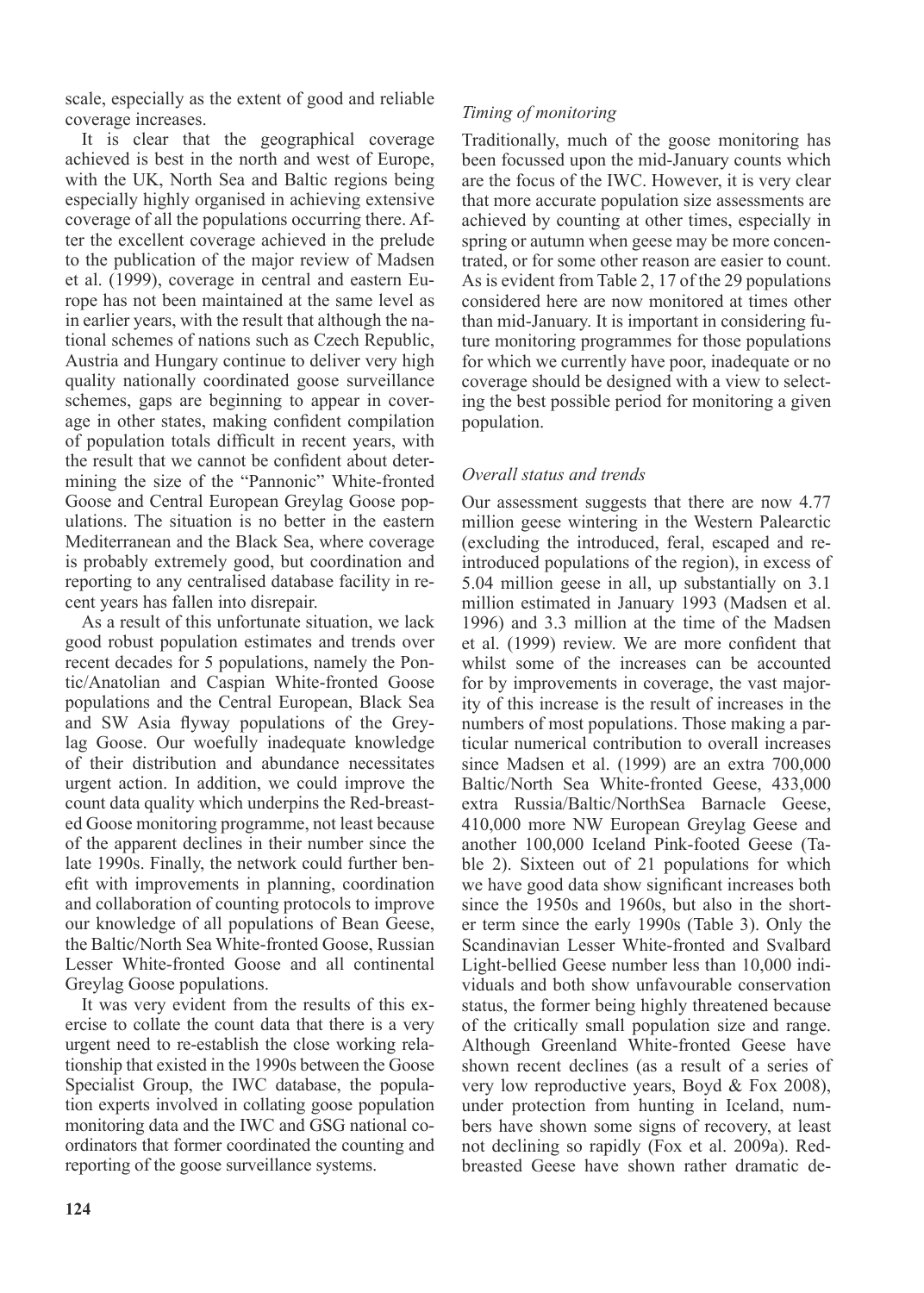clines in number in recent years, and it is clear that this population needs conservation attention, both to appraise the necessary level of monitoring and to address the causes of the declines in abundance if this proves to be the case. Taiga Bean Geese may also be showing signs of decline, but urgent attention needs to be paid to improving count coverage before we can be truly confident of the current population size, distribution and trends, discussed in greater depth elsewhere in this volume (Heinicke 2010). Dark-bellied Brent Geese are also showing very recent declines in number after a prolonged period of increase under protection from hunting exploitation on the winter quarters. The reasons for this are not currently obvious, although poor reproduction in recent years has played some part since the collapse of the "boom and bust" reproductive cycle linked to changes in abundance of the lemming predators on the breeding grounds (e.g. Ebbinge & Spaans 2002). Because of their numerical size, all these populations are not threatened with extinction, but clearly investigation of the causes behind the declines could flag up potential appropriate conservation management actions that could potentially restore these populations to favourable conservation status.

With these exceptions, all of the other wild goose populations in the Western Palearctic which are monitored well enough to generate long term trends show uninterrupted exponential increases in number, with few signs of slowing their rate of increase. Studies of breeding and wintering habitat availability have only really been carried out on large spatial scales for the Svalbard Pink-footed Goose population (Jensen et al. 2008 and Wisz et al. 2008a respectively), but these suggest that, under current scenarios, there are adequate unexploited habitats to support further expansion of that particular goose population, although clearly such habitats are finite and may change in relation to contrasting economic pressures on land use in Europe (Wisz et al. 2008a). In Svalbard, grazing Pink-footed and Barnacle Geese can cause changes in plant community structure and productivity and increase carbon dioxide release from the tundra (Loonen & Solheim 1998, Van der Wal et al. 2007) potentially affecting the availability of quality habitat through some density dependence regulatory mechanism (Wisz et al. 2008b). Likewise, competition between expanding formerly alloptaric goose populations may bring about increased overlap in distributions, habitat and ultimately diet, enhancing competitive interactions between populations, although in studied situations, this

seems unusual and impacts at the population level are hard to demonstrate (e.g. Kristiansen & Jarrett 2002, Fox et al. 2009b). The declines that we note here in reproductive output may be the first demographic signs of such factors impinging on the expansion rate of these populations. However, the art of forecasting the future development of goose population size is difficult, and the recent history is littered with poor or inaccurate forecasts of how populations will increase or otherwise in the future. What is clear is that herbivorous geese have shown themselves very adept at adapting to exploiting the rich monocultures of specially bred cereal, root and grass crops which our agricultural domination of temperate landscapes provide in vast amounts in contemporary Europe, and we should therefore be prudent and expect that the increases we have seen amongst the more common species in very recent years to continue, at least in the very near future. This is likely to continue to bring new challenges with regard to resolving ever increasing conflicts between maintaining population distribution and abundance and reconciling economic loss to farmers and other interests. For this reason, it would appear essential to continue the rich tradition of monitoring of these organisms as we have done in the recent past, but by supplementing an improved coordinated network of counters integrated into an effective database system with improved demographic monitoring to enable us to understand the population processes involved in determining the observed trends.

## *The nature of future monitoring*

Just in the relatively short time since the publication of Madsen et al. (1999), the network of coordinated goose counters throughout Europe has lost a large degree of its international coordination. This has been offset to some extent by the continuation of national count schemes that continue to gather data for domestic purposes. However, the results of this analysis clearly show that gathering local data may not be the best way to compile flyway-wide surveillance data for tracking specific populations. This is especially the case where cross-border coordination is essential to avoid missed or doublecounted birds, as is the case regarding Red-breasted Geese in Bulgaria and Romania, where efforts to coordinate counting in the two states have been highly successful in recent years. Former close collaboration between count networks was essential between Poland and Germany and between France and Germany, as elsewhere, is especially impor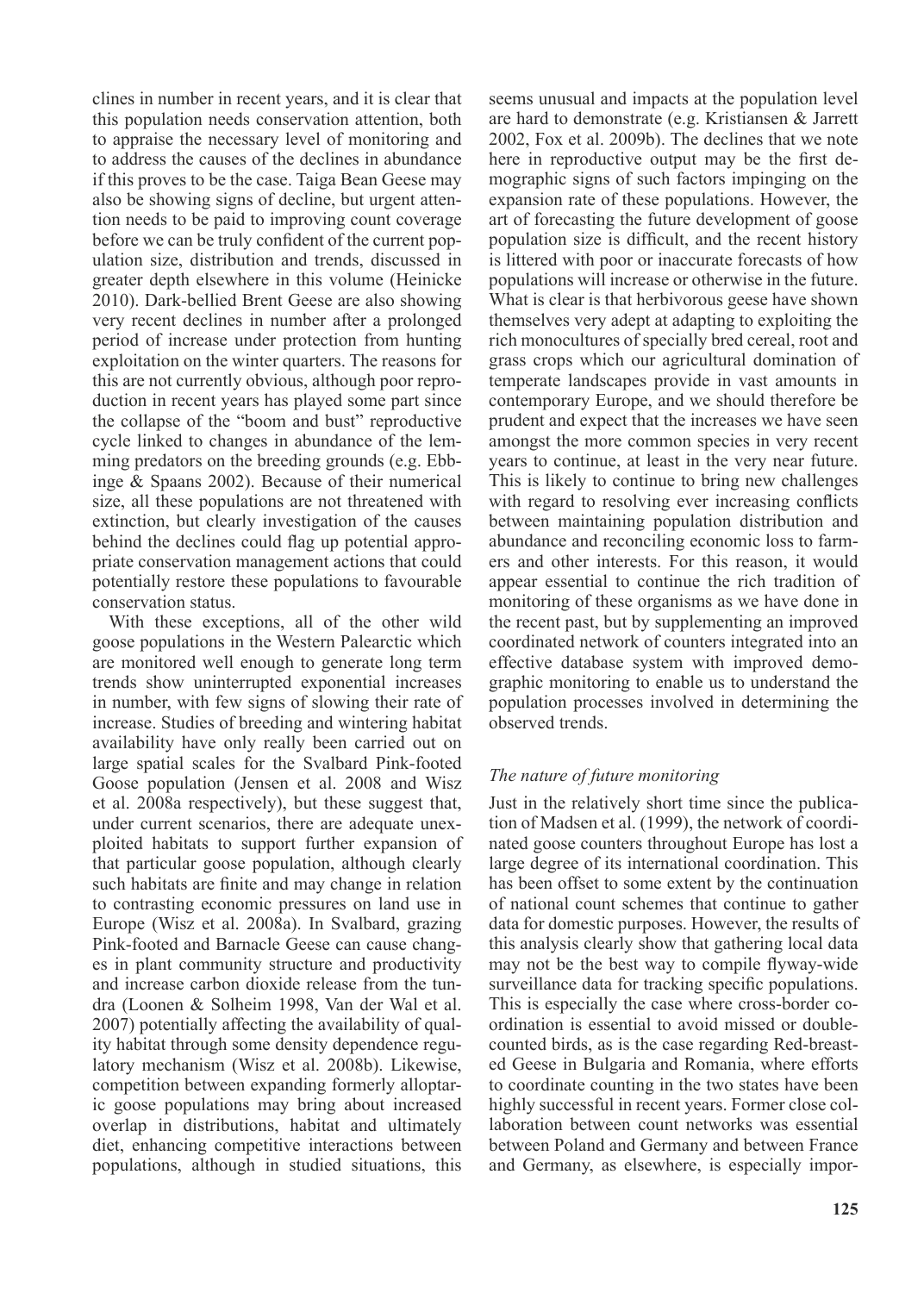tant because night time roosts are inevitably along rivers and floodplain systems that lie along shared international boundaries. Counting roost aggregations brings its own problems, not least if inexperienced observers are confronted with very large goose aggregations that can be visually confusing and risk lack of identification or misidentification of species. The synthesis here also underlined our complete loss of goose count coverage since the 1990s, for example in many parts of Poland, where coverage was formerly good. It is very evident from the first tentative steps here to identify where the gaps in the current count network exist, and it is important that Wetlands International in partnership with the Goose Specialist Group attempt to review the coverage and the strategic need for reestablishment and refreshing of the goose count network throughout the region. Given the increasing problems of identifying discrete populations, this needs some assessment of flyway definitions (e.g. through ringing, telemetry, genetic or other methods for establishing how individual migration routes contribute to describing the flyways of populations). Even having established relatively robust count systems, we still need to interpret simple changes in distribution and abundance – are they to do with changes in mortality, survival, emigration, immigration or a combination of all these? These questions require demographic monitoring, much of which is already in hand for some populations, based on long-term age ratio sampling and capture-recapture marking studies. In particular, we consider it essential that current marking schemes (which have been very successful in generating resightings from observers) be continued and greatly extended to generate data on individual survival and reproductive success that can provide invaluable demographic monitoring data that enables us to interpret observed changes in numbers. We also encourage those schemes which hold such data to analyse these datasets to further extend our current understanding of goose stocks in the Western Palearctic and their future development. Finally, it important that urgent consideration is given to extending the existing monitoring of goose populations to other introduced (i.e. both native and alien) goose species, as invasive and alien taxa are being recognised as a biodiversity issue. What is clear is that we need to review the status of goose monitoring in the Western Palearctic and to develop clear proposals for how to improve the current system to better meet current and future needs.

#### **Acknowledgements**

We are hugely grateful to the vast army of folk that have contributed to this very major synthesis of available information. We are especially grateful to the very many people who have provided their knowledge or data for our use and who have provided information about the status of particular populations. Without the selfless investment of thousands of counters and coordinators going back several years, no such overview would be possible. Finally, thanks to Simon Delany and Nicky Petkov at Wetlands International for supply of data from the IWC database. Hearty thanks to you all!

#### **References**

- Anselin A. & Devos K. 2005. Wintertellingen van verwilderde ganzen in Vlaanderen met bijzondere aandacht voor de Canadese Gans *Branta canadensis. Natuur Oriolus* 71: 90–102.
- Black, J.M., Prop, J. & Larsson, K. 2007. *Wild Goose Dilemmas*. Branta Press, Groningen. Netherlands.
- Boyd, H. & Fox, A.D. 2008. Effects of climate change on the breeding success of White-fronted Geese *Anser albifrons flavirostris* in west Greenland. *Wildfowl* 58: 55–70.
- Clausen, P., Frederiksen, M., Percival, S.M., Anderson, G.Q.A. & Denny, M.J.H. 2001. Seasonal and Annual Survival of East-Atlantic Pale-Bellied Brent Geese *Branta hrota* Assessed by Capture-Recapture Analysis. *Ardea* 89: 101–112.
- Cramp, S. & Simmons, K.E.L. (eds.) 1977. *Birds of the Western Palearctic. Volume 1*. University Press, Oxford.
- Delany, S. & Scott, D. 2002. *Waterbird Population Estimates – Third Edition*. Wetlands International, Wageningen, The Netherlands.
- Delany, S. & Scott, D. 2006. *Waterbird Population Estimates – Fourth Edition*. Wetlands International, Wageningen, The Netherlands.
- Ebbinge, B.S. 1991. The impact of hunting on mortality rates and spatial distribution of geese wintering in the Western Palearctic. *Ardea* 79: 197–209.
- Ebbinge, B.S. 1992. Regulation of numbers of Dark-bellied Brent Geese *Branta b. bernicla* on spring staging sites. *Ardea* 80: 203–228.
- Ebbinge, B.S. 2009. *Evaluatie Opvangbeleid 2005–2008 overwinterende ganzen en smienten. Deelrapport 4. Invloed opvangbeleid op de internationale verspeiding van overwinterende ganzen in NW-Europa*. Alterra-rapport 1842, Wageningen University. Netherlands. (In Dutch)
- Ebbinge, B.S. & Spaans, B. 2002. How do Brent Geese (*Branta b. bernicla*) cope with evil? Complex relationships between predators and prey. *Journal of Ornithology*  143: 33–42.
- Fox, A.D., Francis, I.S. & Walsh, A.J. 2009a. *Report of the 2008/9 International Greenland White-fronted Goose Census*. GWGS/Irish National Parks and Wildlife Service.
- Fox, A.D., Eide, N., Bergersen E. & Madsen, J. 2009b. Resource partition in sympatric arctic geese: summer spatial segregation, habitat use and diet overlap of barnacle and